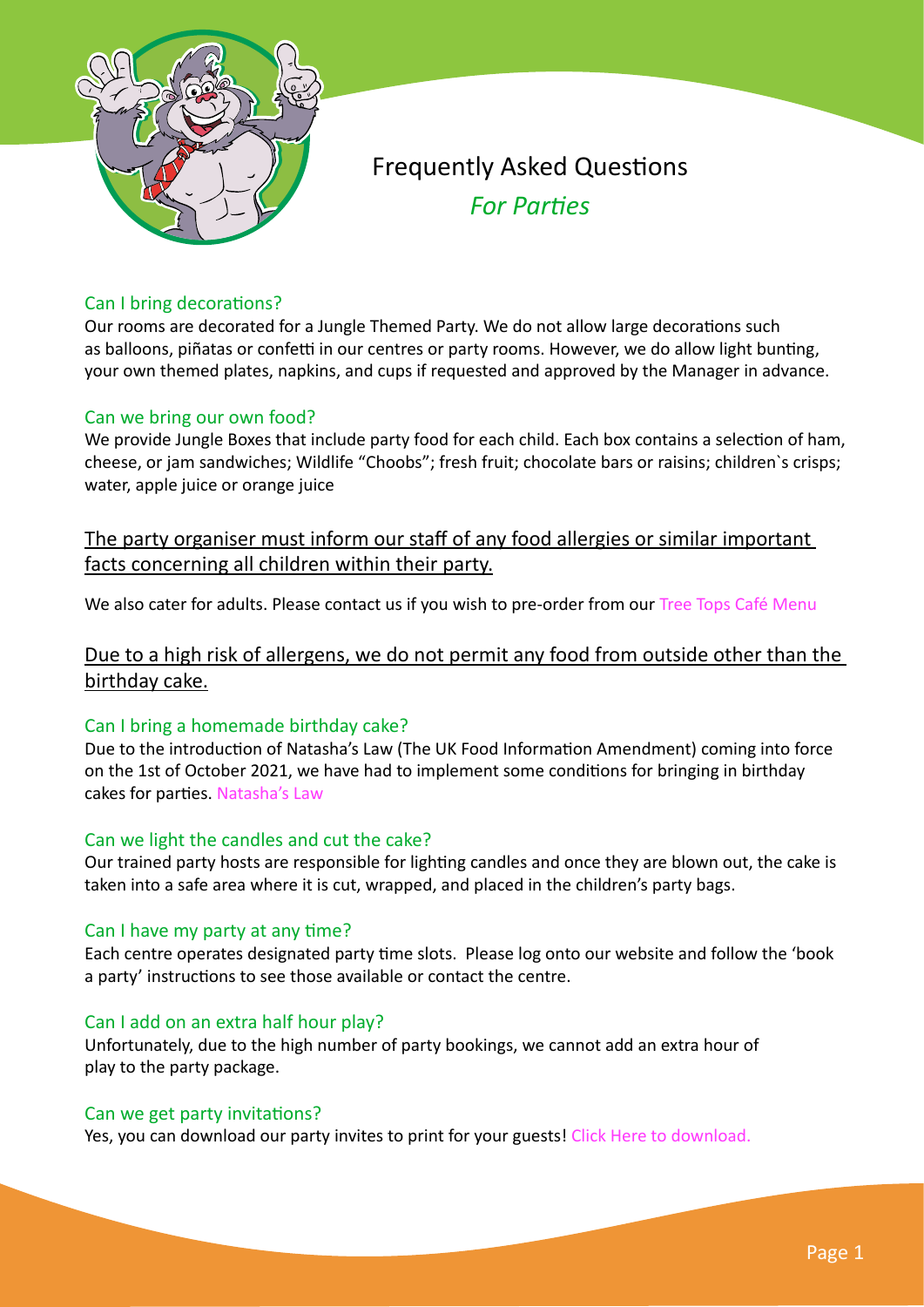

# Frequently Asked Questions *For Parties Continued*

# How many children can attend?

We host parties for a minimum of eight children to up to thirty. I must pay in full, but I do not know how many children are going to attend? If you are unsure of the number of children attending, book estimation and add more closer to the date. We will contact you to confirm the final numbers within 7 days of the party.

# Can I add a further child on the day?

We will contact you within 7 days of the party to confirm the final numbers. We take time to prepare for your party and adding an additional child on the day might cause delays with the service. For this reason, last-minute changes must be discussed with the Manager in charge and will only be allowed under exceptional circumstances.

# Do I get a refund if children do not attend on the day?

Unfortunately, once numbers are confirmed we will not provide a refund for any no shows on the day.

# What if I want to cancel my party?

Cancelling your party before 14 days, you will receive a 50% full refund. Cancelling your party after 14 days notice, you will not be eligible for a refund. Please contact the Soft play centre if you wish to postpone your party.

# Can I bring a mascot or an entertainer?

We do not allow outside mascots or entertainers into the centres, as we have Dexter our Tiger Mascot. He will meet your child and their party guests at the centre. You can also book Dexter disco at an additional cost.

# Who do I contact if I have questions or wish to share my feedback on the day?

Jungle Mania team members always strive to deliver the best service and create a fun and memorable experience for all party guests. If you have any queries or wish to share your feedback on the day, please speak with the Manager on duty.